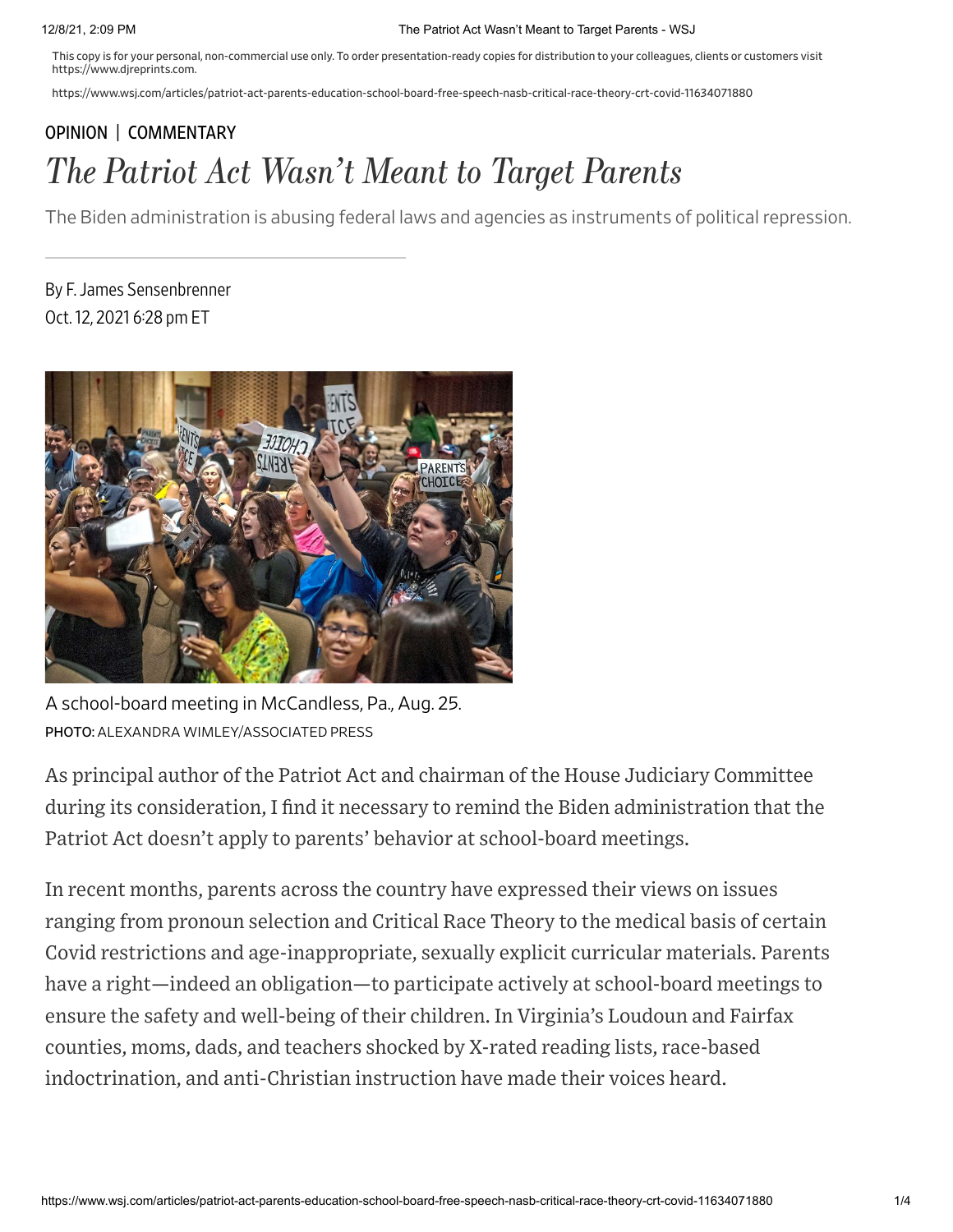## **OPINION: POTOMAC WATCH**



# Here Comes Biden's Vaccine [Mandate](https://www.wsj.com/podcasts/opinion-potomac-watch/here-comes-biden-vaccine-mandate/4F7BFB4B-49AF-44B0-B274-77821993F195)

The White House is now reviewing OSHA's proposed Covid-19 rule for 80 million workers. Butis this legal, and how will it be enforced? Plus, Texas Gov. Greg Abbott signs a counter-mandate. Read [Transcript](https://www.wsj.com/podcasts/opinion-potomac-watch/here-comes-biden-vaccine-mandate/4F7BFB4B-49AF-44B0-B274-77821993F195)



Rather than embracing a renaissance of spirited and nonviolent civic engagement, Virginia gubernatorial candidate Terry McAuliffe recently said: "I don't think parents should be telling schools what they should teach." Democrats' hostility toward parents seeking a voice in their children's education is not new. Of greater concern is the recent attempt to weaponize our criminal laws to eliminate these voices.

When asked this week whether the Patriot Act should be used to monitor parents at school-board meetings, White House press secretary Jen Psaki responded: "The attorney general has put out a letter. They will take actions they take, and I would point you to them for more information." Ms. Psaki's nonresponse—and Attorney General Merrick Garland's memorandum directing federal counterterrorism agents to monitor parents at local school-board meetings—is emblematic of the Biden administration's unparalleled effort to transform federal laws and agencies into instruments of domestic political repression.

The Patriot Act was enacted into law following the mass terrorist attacks of Sept. 11, 2001. Its central purpose was to prevent additional foreign terrorist attacks on American soil by enhancing the collection and sharing of foreign intelligence information, restricting terrorist financing, and enhancing border security. The legislation defined terrorism as unlawful acts of violence or acts dangerous to human life intended to intimidate or coerce a civilian population or to affect the conduct of government by "mass destruction, assassination, or kidnapping." Some provisions, particularly Section 215 and the issuance of National Security Letters, occasioned spirited and necessary debate to ensure against their misuse by federal agencies.

When considering the Patriot Act, I sought a bipartisan consensus that was reflected in its unanimous committee approval. Aware of potential abuse—and over the objection of the Bush administration—I ensured the legislation contained sunset provisions and wrote a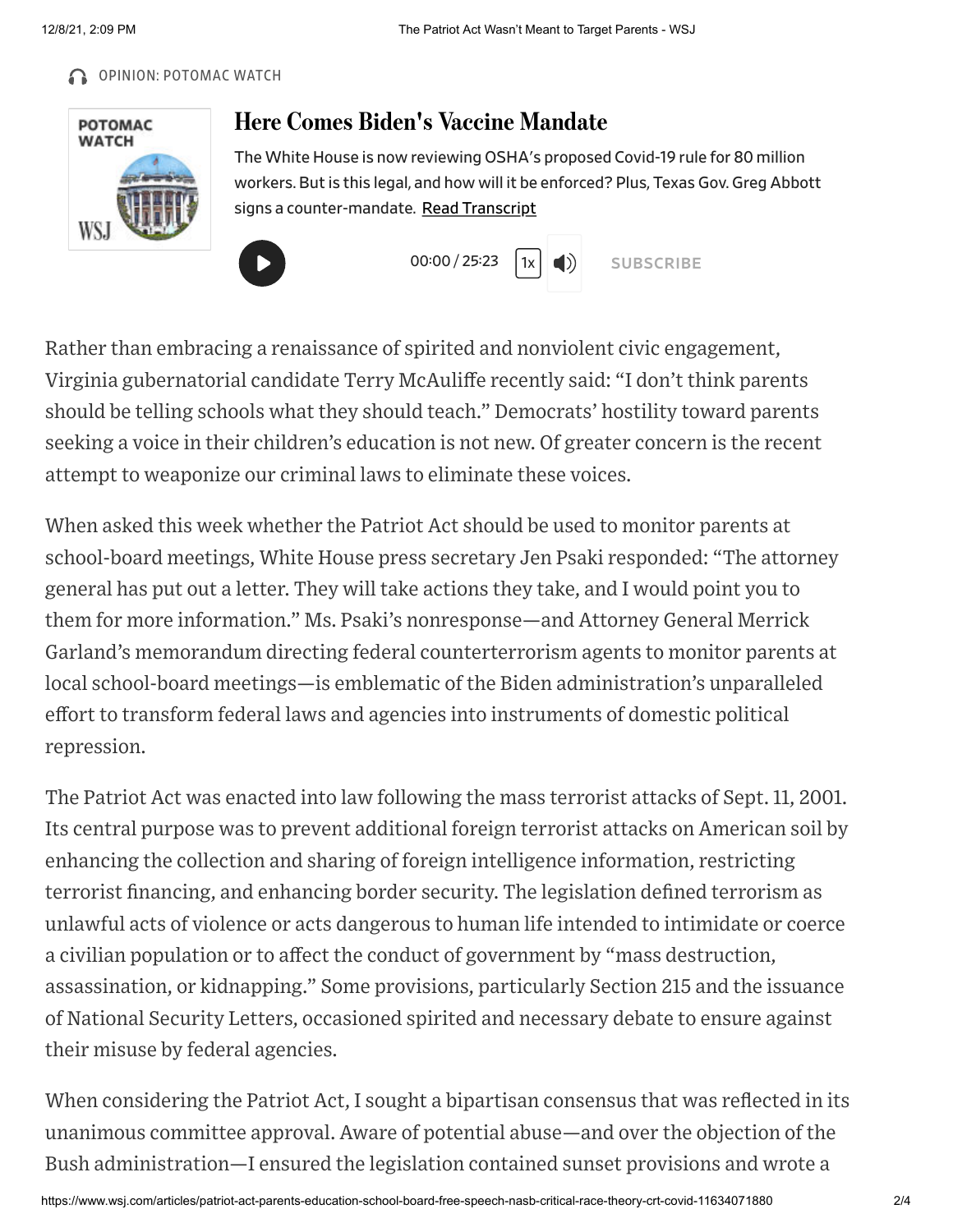bill to amend and reauthorize the Patriot Act in 2005. In 2015, I was the author of the USA Freedom Act, which restored the original intent of the Patriot Act by reforming key federal surveillance authorities.

Freedom of expression is a touchstone of self-government. Our laws and jurisprudence draw a clear distinction between acts of terrorism calculated to influence a civilian population and the robust expression of views that sustains democratic self-government. This awareness has informed legislative consideration of the Patriot Act and subsequent revisions.

When debating the Patriot Act and other federal antiterrorism laws, nobody in either chamber of Congress could have imagined these laws would be turned against concerned parents at local school board meetings. Yet on Oct. 4, Mr. Garland issued the memorandum that will live in infamy. It directs the Federal Bureau of Investigation and U.S. attorneys to develop "strategies for addressing threats against school administrators, board members, teachers, and staff." This memorandum followed a Sept. 29 National School Boards Association letter to President Biden urging the administration to use the Patriot Act to monitor parents at school board meetings.

Federal agencies lack roving jurisdiction to investigate and prosecute noncriminal conduct. They also lack authority to invoke federal antiterrorism laws to chill protected expressive conduct. The Justice Department's school-board memorandum violates the letter and spirit of federal law approved by bipartisan, bicameral congressional majorities. Unless it is immediately withdrawn, the memorandum will chill free speech, undermine civil liberties, erode public confidence in federal law enforcement, divert resources from actual terrorist threats, and weaken congressional support for key antiterrorism laws. All of these developments would make Americans less free, less secure and less safe.

Ours is a government of limited and enumerated powers. The attorney general is America's top law-enforcement officer; his words have consequences. The press secretary speaks on behalf of the White House. Mr. Garland's memorandum and Ms. Psaki's silence speak volumes about this administration's approach to the constitutional rights of all Americans. Mr. McAuliffe's hostility toward Virginia's parents must not be backed by oppressive and unlawful federal mandates calculated to stifle free speech throughout the country.